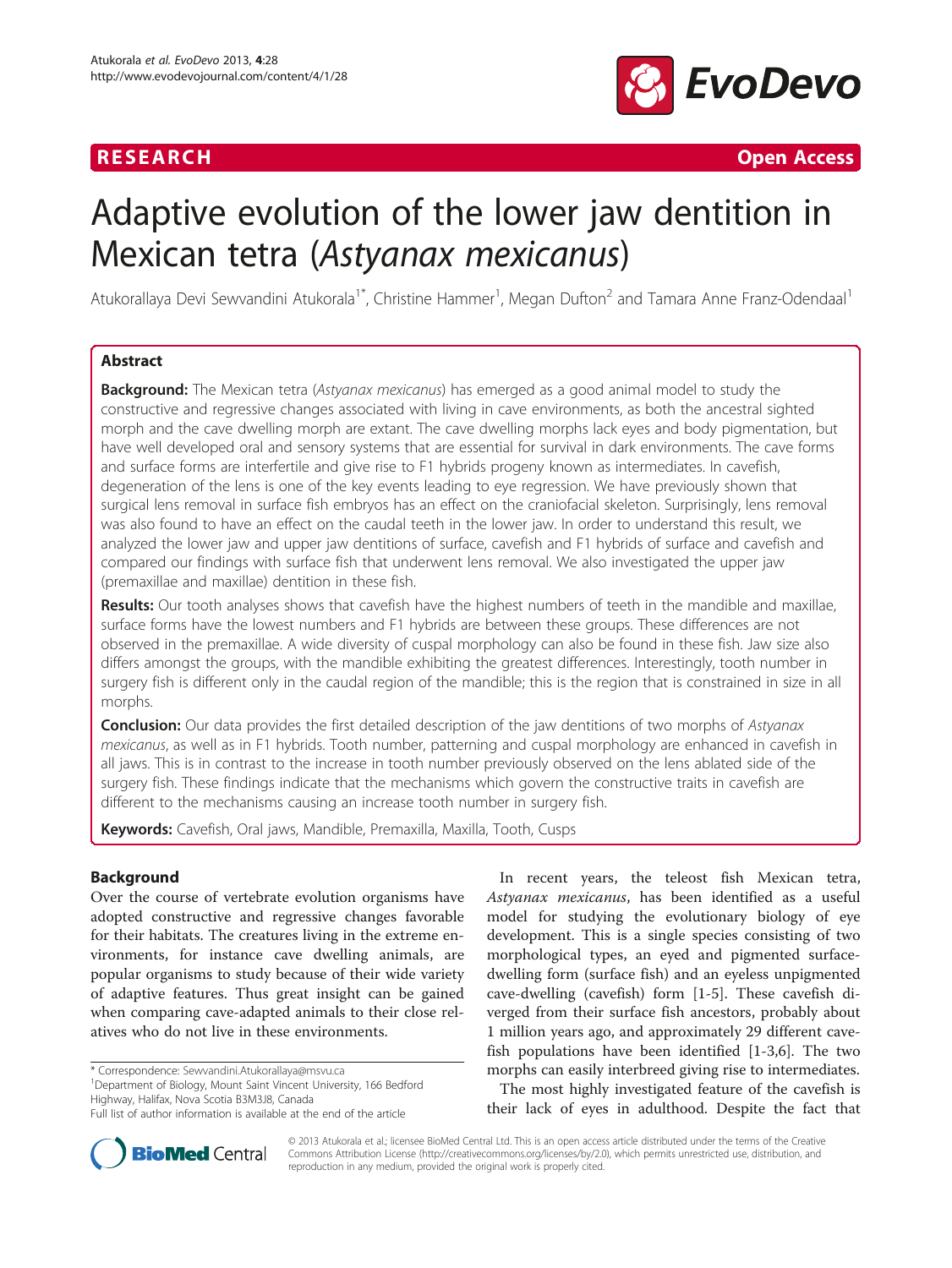<span id="page-1-0"></span>cavefish do not have eyes as adults, eye development begins in the same manner in both the surface and cavefish morphs up until 24 hours postfertilization (hpf)  $[7,8]$  $[7,8]$ . At this age, the eye starts to degenerate. In addition to eye degeneration, cavefish have other regressive changes including loss of pigmentation, reduction in the size of the optic tectum, and a reduction in aggressive and schooling behavior [[1,2,5,9\]](#page-10-0). Less commonly studied are the constructive changes, which include changes in body position while feeding, increased size and number of cranial neuromasts, larger fat stores, increased number of taste buds, increased number of teeth and increased jaw size [[2,5,9\]](#page-10-0).

Although the increased tooth number in cave forms is generally accepted, only one study has investigated tooth differences between cavefish and surface fish and it largely focused on teeth of only one oral jaw, namely the maxillary bone [[10\]](#page-10-0). In addition, there are no data on tooth patterning in F1 hybrids of cavefish and surface fish crosses, which are commonly known as intermediates. The Mexican tetra bears teeth on the premaxilla, maxillary, and dentary bones of the oral jaws and on the gill rakers, upper pharyngeal tooth plates and the fifth ceratobranchials of the pharyngeal skeleton [[11\]](#page-10-0). The unicuspid larval dentition is gradually replaced by the bicuspid then tricuspid teeth resulting in the oral adult dentition. Generally the dentary bone of the adult surface morphs bears eight large multicuspid teeth rostrally and several small multicuspid and unicuspid teeth caudally [\[11\]](#page-10-0). The diverse cuspal morphology can be found in the rostral teeth, which varies from five to eight cusps. During food acquisition the lower jaws occlude with the upper jaws (the premaxillae and maxillae). Premaxillary teeth directly contact the mandibular teeth while the maxillary teeth are positioned 180° to the functional position. The premaxilla has two rows of teeth with seven to nine teeth per side of the jaw while each maxilla bears none, one or two teeth on each side [\[11](#page-10-0)]. Cuspal morphology in the upper jaw teeth are similar as described above for the mandible. These teeth help the fish to grasp and chew food; nearly 40 tooth replacement cycles occur throughout the life of the surface morph [[11\]](#page-10-0).

We previously demonstrated that, by removing the lens of one eye at several time points in surface tetra embryos, lens removal has an effect on tooth development of the caudal region of the mandible (Figure 1) [[12\]](#page-10-0). An increased number of caudal teeth were found on the surgery side compared to the non-surgery side. Generally, caudal teeth are susceptible to natural variation making them more plastic in nature [\[11\]](#page-10-0). Their small size, the timing and manner of their development, and their location close to the optic cup might make these teeth more susceptible to influences from the developing eye than the central larger multicuspid teeth.



Furthermore, we determined that the surgery fish are a useful group in which to be begin to unravel the transition from surface to cavefish [\[12](#page-10-0)].

To date, a detailed comparison of the characteristics of the lower jaw dentition in the Astyanax system has not been conducted. In this present study, we analyze and describe the tooth morphology, patterning, cuspal morphology and jaw dimensions in surface, cavefish and their F1 hybrids. For a more comprehensive analysis, and since the mandible occludes with the upper jaws, we include both premaxillae and maxillae in our analysis. Finally we compared the above results with the surgeryinduced jaw phenotypes, which we described in our previous study [[12](#page-10-0)] in order to fully understand the gross morphological diversity of the oral jaws associated with eye regression in Astyanax mexicanus.

#### Methods

# Material

Surface Mexican tetra (Astyanax mexicanus) adults were maintained at 21°C on a 12-hour light, 12-hour dark cycle. To induce spawning, tank temperature was increased to 26°C and two males were added to a tank containing one female. Eggs were collected the next day. Fish were housed at Mount Saint Vincent University, Halifax Nova Scotia, Canada. Animals were raised according to the guidelines of Canadian Council of Animal Care. All protocols were approved annually.

Tinaja cavefish and F1 hybrids of Tinaja cavefish and surface fish were received in 10% neutral buffered formalin from Dr R Borowsky (New York University, New York City, USA). These Tinaja cavefish were second generation from wild populations.

We examined a total of 27 adult fish: Tinaja cavefish  $(n=8, 4.08 \pm 0.29 \text{ cm}$  Standard Length, age 6 years old),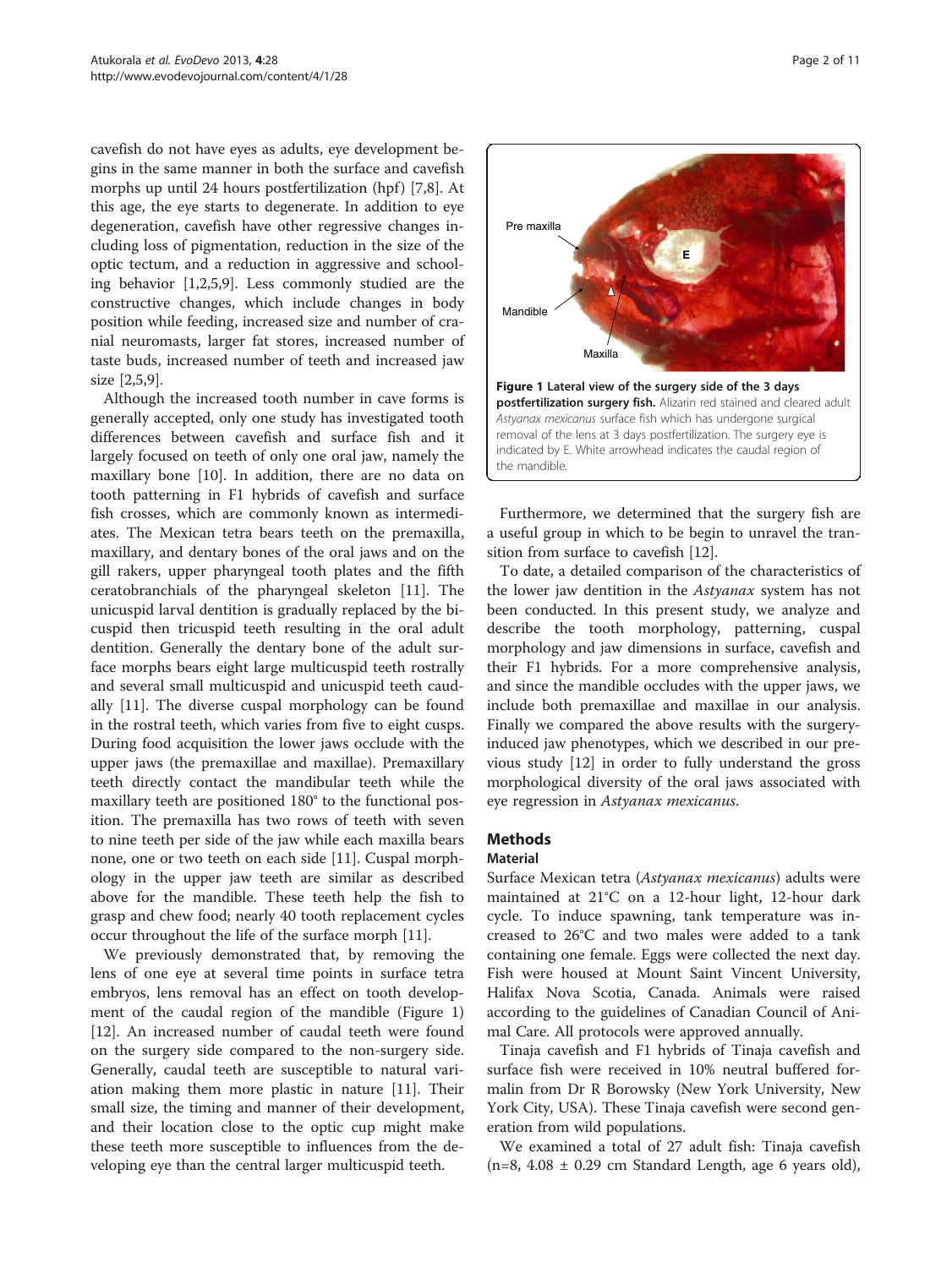<span id="page-2-0"></span>F1 hybrid fish (n=6,  $5.1 \pm 0.17$  cm Standard Length, age 7 years old), surface fish (n=8, 4.4 ± 0.3 cm Standard Length, age  $3.5 \pm 1.4$ ), and surgery fish (unilateral lens ablation of surface fish embryo at three days postfertilization (dpf) as described in [\[12\]](#page-10-0); n=5,  $3.8 \pm 0.3$ cm Standard Length, age 1.0± 2.1). Surgery side and non-surgery side of the surgery fish were considered as two separate groups in most of the analysis giving a total of five groups; when four groups are compared, these are cavefish, F1 hybrids surface and surgery fish. Averages and standard deviations were also calculated.

#### Whole mount bone stain

Adult surface fish (n=8) specimens were anesthetized using 0.1% MS222, and then fixed in 10% neutral buffered formalin (23-245-685; Fisher Scientific, Ottawa, Ontario, Canada). Alizarin red (A5533; Sigma-Aldrich Canada Co, Oakville, Ontario, Canada) was used to bone stain the skeletons of surface, cavefish and intermediate fish according to standard protocols. Surgery fish were already stained in our previous study (Figure [1\)](#page-1-0) [[12](#page-10-0)]. Briefly, fish were bleached overnight in 3% hydrogen peroxide in 1% potassium hydroxide (Sigma 1767) solution.The following day, fish were rinsed in water, and then soaked in saturated sodium tetraborate (Sigma B9876) for 8 hours. Fish were stained overnight in Alizarin stain (1mg/ml Alizarin in 1% potassium hydroxide). Finally, specimens were rinsed in 1% potassium hydroxide then cleared in 1% Trypsin (Fisher Scientific, 9002-07-7) and 2% sodium tetraborate in distilled water for 3 nights. The specimens were processed through an ascending series of glycerol in 1% potassium hydroxide solution then transferred to a storage solution of 100% glycerol.

#### Counting of teeth and jaw measurements

The mandibles, premaxillae and maxillae were dissected from the above samples in order to accurately measure the jaws and count teeth. For clarity, in our analysis we consider the surgery side as the right side and the nonsurgery side as the left side of the fish. Jaws were examined under a Nikon SMZ 1500 stereomicroscope (Kawasaki, Japan). All the teeth of each jaw were counted. Cusp number and tooth position were also noted. The measurements were taken using Nikon NIS Elements software. The following measurements were taken for the mandible: total rostral width, length of one side of jaw, width across the rostral tooth bearing area and caudal tooth bearing area (Figure 2). For the premaxillary bone, we measured the length of one side of jaw, the width across the rostral tooth bearing area and caudal tooth bearing region. For the maxillary bone, we measured the total length and maximum width across the tooth bearing region. Averages and standard deviations were calculated.



One-tailed paired  $t$  tests and one-way analysis of variance (ANOVA) and multiple comparison Tukey's test were performed using Minitab, version 16, (Minitab Inc, Pennsylvania, USA) and statistically significant outcomes reported as  $P < 0.05$  in all analyses.

# Results

# The adult lower jaw dentition in Astyanax mexicanus morphs

The basic skeletal architecture described for the surface fish mandible is similar in cavefish, F1 hybrids and surface morphs [[13\]](#page-10-0). Briefly, the left and right dentaries are attached in the midline by the symphysis and function as a strong unit. Each dentary articulates dorsoposteriorly with the anguloarticular and the retroarticular and posteromedially with coromeckelin bone. The dentary bears a single row of teeth (Figure [3](#page-3-0)A,D,G). There are four rostral teeth followed by several caudal teeth in the lower jaw for each group examined. The largest rostral tooth is always located more medially and the teeth decrease in size towards the caudal end (Figure [3B](#page-3-0),E,H). Each tooth row extends from the mandibular symphysis to the caudal region of the mandible (Figure [3A](#page-3-0),D,G). In the caudal region, the teeth are much smaller (Figure [3](#page-3-0)B,H, arrowhead) and tooth positioning does not follow a strict linear pattern (or line) of eruption (described below).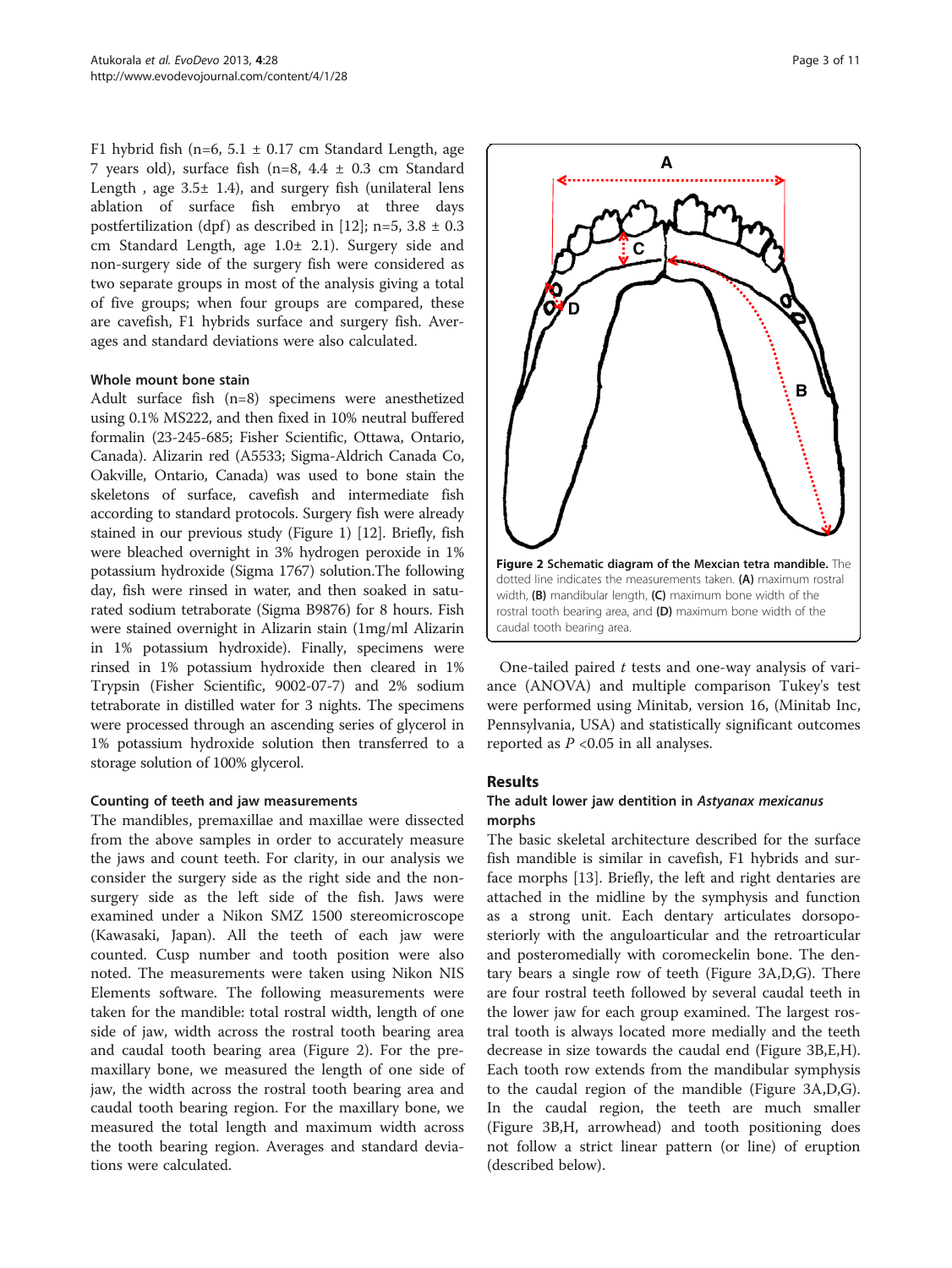<span id="page-3-0"></span>

First we describe the tooth number, pattern and morphology of mandibular teeth in each group then we discuss jaw measurements. Finally, we discuss the premaxillary and maxillary jaws.

#### Patterning of the lower jaw dentition

In all fish examined, the teeth in the mandible are arranged in a single row. The four large multicuspid teeth are tightly packed at the rostral edge of the mandible. There is a small tooth-free zone present between the rostral teeth and caudal teeth (Figure 3B, white asterisk) in surface and surgery fish. This zone is not present in most of the F1 hybrids and cavefish (Figure 3E, double white asterisk). In general, rostral teeth point rostrodorsally while caudal teeth point medioventrally. The row of successional teeth is always positioned labial to its functional tooth (Figure 3E, black arrowhead).

In all four groups we examined, tooth arrangement is haphazard in the caudal region of the jaw. Some caudal teeth can be found towards the labial side of the mandible while in some groups these teeth are positioned lateral to the rostral teeth.

## Mandibular tooth numbers

Although, multicuspid tooth number is constant in each group (four teeth per dentary), the caudal teeth are highly variable in number. Tinaja cavefish have on average  $12 \pm 2$  teeth in each side of the mandible while surface fish have an average of  $8 \pm 1$  teeth (Additional file [1](#page-9-0): Figure S1). F1 hybrid fish have  $10 \pm 1$  teeth in the mandible (Additional file [1](#page-9-0): Figure S1). The surgery side of surface fish have an average of  $7 \pm 0.89$  teeth, while the non-surgery side of the surgery fish jaw has  $5 \pm 1.14$ teeth. Total tooth number in the mandible differed significantly among the groups (one-way ANOVA,  $P < 0.05$ , F (5.27)),with cavefish having the most teeth and surgery fish the least. Multiple comparison testing shows the following comparisons are significantly different: Surface fish–cavefish; surface fish–F1 hybrids; cavefish–surgery side of the surgery fish; F1 hybrids–surgery side of the surgery fish; cavefish–non-surgery side of the surgery fish; F1 hybrids–non-surgery side of the surgery fish. Importantly, there is no difference between the surface and surgery forms. The left and right sides of surface fish, cavefish and F1 hybrids are not statistically significant with respect to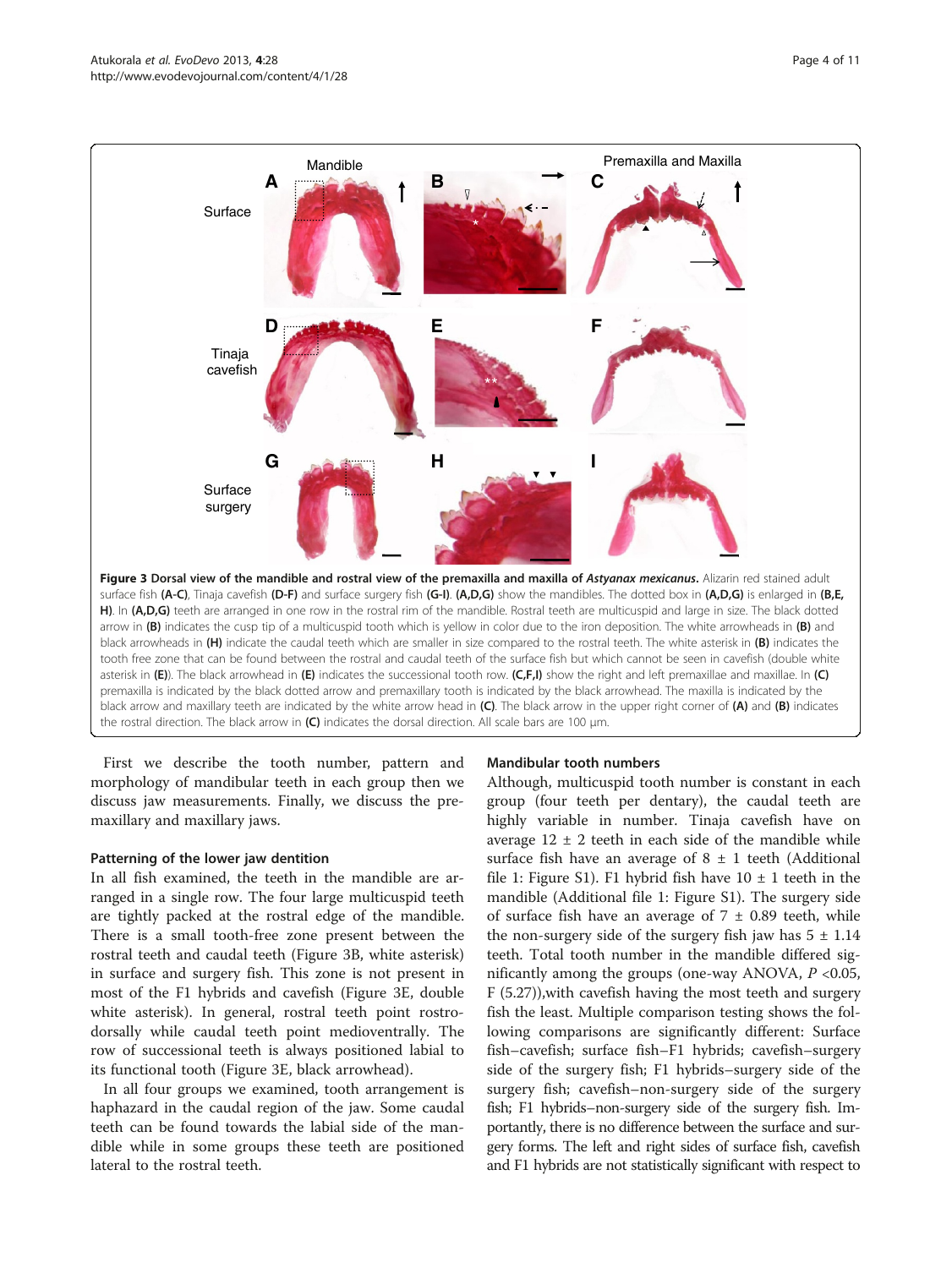tooth number (Additional file [1](#page-9-0): Figure S1), surface fish: paired t-test,  $P > 0.36$ , F=8; cavefish: paired t-test,  $P > 0.22$ , F=8; F1 hybrids: paired t-test,  $P > 0.5$ , F= 6). However, the left (non surgery side, control) and the right (surgery) halves of the mandible of surgery fish are statistically significant (paired t-test,  $P \le 0.05$ , F=4) with the non-surgery side having fewer teeth (Additional file [1](#page-9-0): Figure S1). Interestingly one surgery fish had no caudal teeth on the non-surgery side and three teeth on the surgery side.

#### Morphology of mandibular teeth

A large variation in tooth size and cusp number was also observed (Table [1](#page-5-0)). Despite this, all teeth are attached to the bone with one root and teeth have between one and eight cusps (Table [1\)](#page-5-0).These cusps are conical and pointed, they are positioned mesiolaterally, and the enameloid cap shows iron deposition (Figure [3B](#page-3-0), dotted black arrow).

The rostral teeth are large, multicuspid, short teeth. In this set of teeth, the third tooth is always similar in size to the first tooth. Tooth sockets for each rostral tooth are well developed and teeth are firmly attached to the mandible by one root. This general pattern was observed in surface fish, cavefish, F1 hybrid fish and in surgery fish. Quantitative analysis revealed that cusp number varies within a range of four to eight cusps per rostral tooth (Table [1\)](#page-5-0). Cavefish have the most cusps, followed by F1 hybrids and surface fish. The surface and surgery fish have on average five cusps per rostral tooth, while the cave and F1 hybrids have six or seven cusps per rostral tooth (Table [1](#page-5-0)).

The caudal teeth are short and small in size compared to rostral teeth (Figure [3](#page-3-0)B,H arrowhead). These teeth are also attached to the bone but the most caudally positioned tooth sockets are not as deep as those of the rostral teeth. For example, some caudal teeth are large and unicuspid while others are small and multicuspid (Figure [3B](#page-3-0), arrowhead). Further, we also calculated the average cusp number per tooth in each group by dividing the total number of cusps by the tooth number (Table [1](#page-5-0)). The cusps/tooth ratio was not significant across the five morphs (one-way ANOVA,  $P > 0.05$ , F (4.27)). The paired t test showed that there is no difference in cusp number in surgery versus non-surgery sides of the surface fish mandible (paired t test,  $P > 0.5$ , F= 4, Table [1\)](#page-5-0).

#### Diversity of the mandible - shape and size

In order to determine the morphological diversity of the dentary bone associated with the different eye and tooth phenotypes, we took several measurements of the mandible (Figure [2](#page-2-0)) in each of the five groups (cavefish, F1 hybrids, surface fish, surgery side of the surgery fish and non-surgery side of the surgery fish).

The width across the rostral tooth bearing area (distance A in Figure [2\)](#page-2-0) is significantly different across

groups (Table [2\)](#page-6-0). The length of each side of the mandible (distance B in Figure [2\)](#page-2-0) and the width of the rostral tooth bearing bone (distance C in Figure [2](#page-2-0)) was statistically different across the groups; however, the width of the caudal tooth bearing region (distance D in Figure [2](#page-2-0)) was not significantly different amongst the groups (Table [2](#page-6-0)). Furthermore, the surgery side and the non-surgery side was not statistically different with regard to the rostral and caudal bone width (paired t test,  $P > 0.5$ , F= 4).

In summary, the mandible has different dimensions in each group except in the caudal region, where caudal width appears to be constrained. This is particularly interesting, given that a large difference in tooth number was observed in this region of the mandible after the surgery [[12\]](#page-10-0).

#### The upper jaws - premaxillae and maxillae

During food acquisition, the premaxillary teeth occlude with the mandibular teeth while the maxillary teeth are positioned at 180° to the mandible (Figure [1](#page-1-0)). In order to compare the lower jaw phenotypes with the upper jaws we examined the tooth bearing premaxillae and maxillae. Similar to the mandible, the basic skeletal architecture of the above bones are similar across different morphs [[13](#page-10-0)]. The premaxilla is a triangular shaped bone (Figure [3](#page-3-0)C,F,I). The left and right premaxilla are attached dorsally with the ethmoid and nasal bones, and laterally with the maxilla (Figure [1\)](#page-1-0). Each premaxillary bone has two rows of teeth which run rostro-caudally. Typically the anterior row has four to five teeth while the posterior row has five to seven teeth. The teeth are large, multicuspid and short (Figure [3C](#page-3-0), black arrowhead). Tooth sockets are similar to the mandible and are firmly attached to the bone by one root. This general pattern was observed in surface fish, cavefish and their F1 hybrids and in surgery fish.

The total tooth number in each premaxilla among the morphs is as follows (Figure [4\)](#page-7-0): Tinaja cavefish have on average  $9 \pm 0.9$  teeth, F1 hybrids have  $8 \pm 0.8$  teeth, while surface fish have average of  $8 \pm 0.9$  teeth. The surgery fish have  $6.6 \pm 1.85$  teeth on the surgery side and 7.2 ±0.75 teeth on the non-surgery side. Total tooth number in the premaxilla is not significantly different among the five groups (one-way ANOVA,  $P > 0.05$ , F (4.27)). Slightly higher tooth numbers could be observed in the cavefish premaxilla. Unlike the mandible, there were not any statistical differences in tooth number between the surgery and the non-surgery side of the premaxilla (paired t test,  $P = 0.18$ , F=4) (Figure [4\)](#page-7-0). Using the same method of calculation previously described for the mandible, we determined the cusp/tooth ratio for each side of the premaxilla; these are not statistically different among the five groups (one-way ANOVA,  $P > 0.05$ , F (4.27).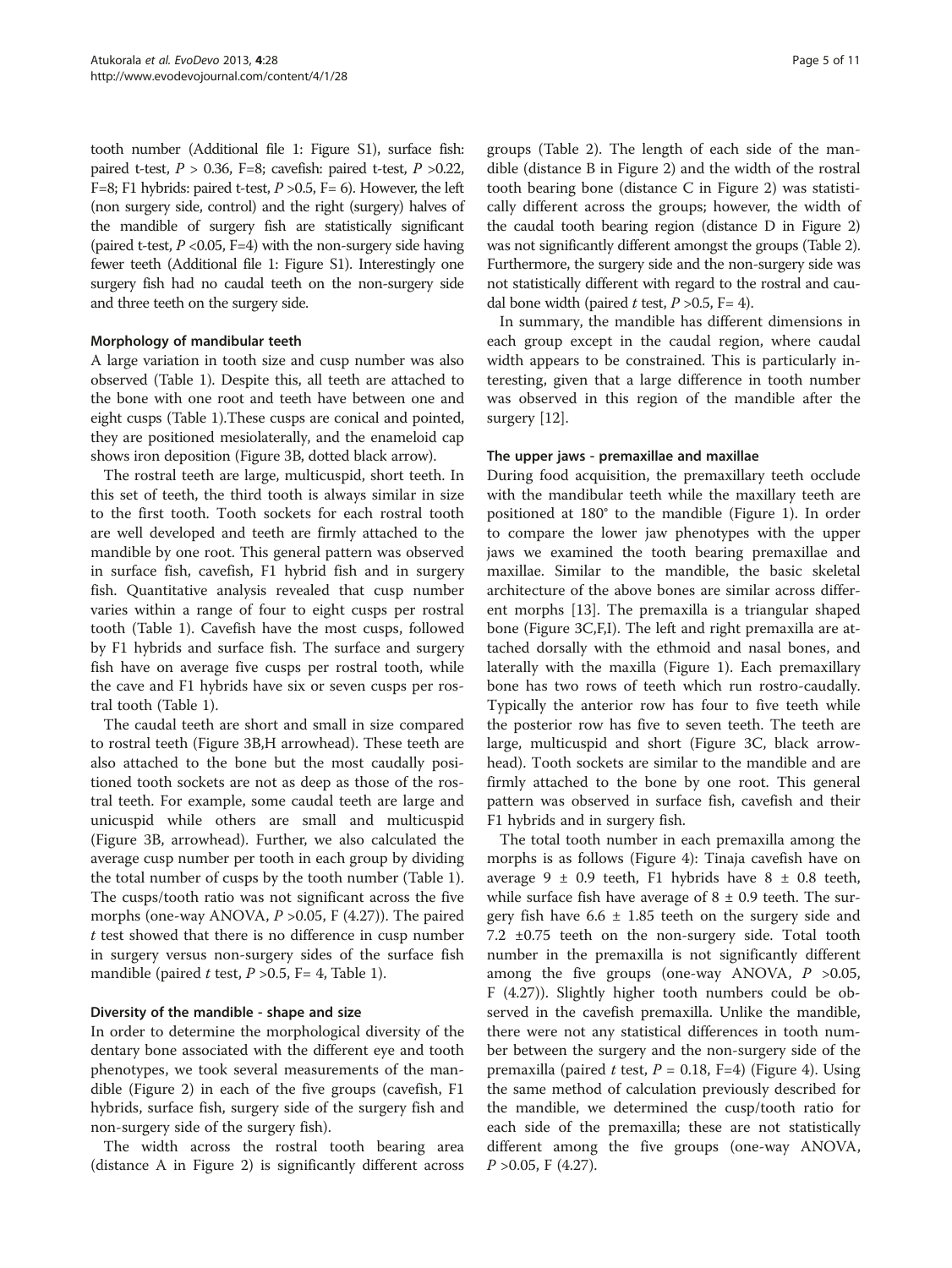| Group                      | <b>SL</b> | <b>Total tooth</b><br>number | Rostral cusp number |                |                                    |                        | Caudal | Caudal cusp number |                     |                |                |                                                |                |                |                |
|----------------------------|-----------|------------------------------|---------------------|----------------|------------------------------------|------------------------|--------|--------------------|---------------------|----------------|----------------|------------------------------------------------|----------------|----------------|----------------|
|                            | (cm)      |                              | 4                   | 5              | 6<br>cusps cusps cusps cusps cusps | $\overline{7}$         | 8      | tooth<br>number    | $\mathbf{1}$        | $\overline{2}$ | 3              | 4<br>cusps cusps cusps cusps cusps cusps cusps | 5              | 6              | $\overline{7}$ |
| $C-1$                      | 5.7       | $\overline{7}$               |                     | 3              | $\mathbf{1}$                       |                        |        | 5                  |                     |                |                | $\mathbf{1}$                                   | $\mathbf{1}$   | $\mathbf{1}$   |                |
| $C-2$                      | 4.7       | 9                            | $\mathbf{1}$        | 3              |                                    |                        |        | 5                  | $\overline{2}$      | $\mathbf{1}$   | $\mathbf{1}$   | $\overline{1}$                                 |                |                |                |
| $C-3$                      | 4.7       | 7                            |                     | $\overline{4}$ |                                    |                        |        | 3                  | $\overline{2}$      |                |                | 1                                              |                |                |                |
| $C-4$                      | 5.3       | 6                            |                     | 4              |                                    |                        |        | $\overline{2}$     |                     |                | $\mathbf{1}$   | 1                                              |                |                |                |
| $C-5$                      | 5.5       | 6                            |                     | $\overline{4}$ |                                    |                        |        | $\overline{2}$     |                     |                | $\mathbf{1}$   | 1                                              |                |                |                |
| $C-6$                      | 5.7       | 9                            |                     | $\overline{4}$ |                                    |                        |        | 5                  |                     |                | $\overline{4}$ |                                                |                | $\overline{1}$ |                |
| $C-7$                      | 4.6       | 9                            |                     | $\overline{4}$ |                                    |                        |        | 5                  | $\overline{2}$      |                | 3              |                                                |                |                |                |
| $C-8$                      | 4.0       | 10                           |                     | $\overline{4}$ |                                    |                        |        | 6                  | $\mathbf{1}$        | $\overline{2}$ | $\overline{2}$ | $\mathbf{1}$                                   |                |                |                |
| Average number<br>of teeth |           | $7.88 \pm 1.55$              |                     |                |                                    |                        |        | $3.88 \pm 1.55$    |                     |                |                |                                                |                |                |                |
| Average cusp/<br>tooth     |           | 4.04                         |                     |                |                                    |                        |        | 2.87               |                     |                |                |                                                |                |                |                |
| $S-1$                      | 3.7       | 7                            |                     | $\overline{2}$ |                                    |                        |        | 3                  | $\overline{2}$      |                | $\mathbf{1}$   |                                                |                |                |                |
| $S-2$                      | 4.1       | 7                            |                     | $\overline{4}$ |                                    |                        |        | 3                  |                     |                | $\overline{2}$ | $\mathbf{1}$                                   |                |                |                |
| $S-3$                      | 4.3       | 7                            |                     | $\overline{4}$ |                                    |                        |        | 3                  |                     |                | $\mathbf{1}$   | $\overline{2}$                                 |                |                |                |
| $S-4$                      | 3.6       | 7                            |                     | $\overline{4}$ |                                    |                        |        | 3                  |                     |                | $\mathbf{1}$   | $\overline{2}$                                 |                |                |                |
| $S-5$                      | 3.7       | 9                            |                     | $\overline{4}$ |                                    |                        |        | 5                  |                     |                | 3              |                                                | $\overline{2}$ |                |                |
| Average number<br>of teeth |           | $7.4 \pm 0.89$               |                     |                |                                    |                        |        | $3.4 \pm 0.89$     |                     |                |                |                                                |                |                |                |
| Average cusp/<br>tooth     |           | 4.26                         |                     |                |                                    |                        |        | 3.29               |                     |                |                |                                                |                |                |                |
| Non Sx-1                   | 3.7       | 4                            |                     | $\overline{4}$ |                                    |                        |        | $\mathbf 0$        |                     |                |                |                                                |                |                |                |
| Non Sx-2                   | 4.1       | 6                            |                     | $\overline{4}$ |                                    |                        |        | $\overline{2}$     | $\mathbf{1}$        |                |                | 1                                              |                |                |                |
| Non Sx-3                   | 4.3       | 6                            |                     | $\overline{4}$ |                                    |                        |        | $\overline{2}$     |                     |                | $\mathbf{1}$   | $\mathbf{1}$                                   |                |                |                |
| Non Sx-4                   | 3.6       | $\overline{7}$               |                     | $\overline{4}$ |                                    |                        |        | 3                  |                     |                | $\mathbf{1}$   | $\mathbf{1}$                                   |                |                |                |
| Non Sx-5                   | 3.7       | 8                            |                     | $\overline{4}$ |                                    |                        |        | $\overline{4}$     |                     |                | $\overline{2}$ | $\mathbf{1}$                                   |                |                |                |
| Average number<br>of teeth |           | $6.2 \pm 1.48$               |                     |                |                                    |                        |        | $2.2 \pm 1.48$     |                     |                |                |                                                |                |                |                |
| Average cusp/<br>tooth     |           | 4.84                         |                     |                |                                    |                        |        | 3.29               |                     |                |                |                                                |                |                |                |
| $T-1$                      | 3.7       | 11                           |                     | $\mathbf{1}$   | $\mathbf{1}$                       | $\overline{2}$         |        | $\overline{7}$     |                     | $\overline{2}$ | $\mathbf{3}$   | $\mathbf{1}$                                   | $\mathbf{1}$   |                |                |
| $T-2$                      | 4.7       | 12                           |                     |                | 3 <sup>7</sup>                     | $\overline{1}$         |        | 8                  | $1 \quad 1 \quad 4$ |                |                |                                                |                | $1 \quad 1$    |                |
| $T-3$                      | 4.7       | 13                           |                     | $\overline{2}$ | $\overline{2}$                     |                        |        | $\mathsf 9$        | $\overline{1}$      | $\overline{2}$ | $\overline{4}$ |                                                | $\overline{2}$ |                |                |
| $T-4$                      | $4.0\,$   | 10                           |                     |                | $\mathbf{3}$                       | $\overline{1}$         |        | 6                  | $\overline{1}$      | $\mathbf{1}$   | $\overline{2}$ | $\overline{1}$                                 | $\mathbf{1}$   |                |                |
| $T-5$                      | $5.0\,$   | 14                           |                     |                | $\mathbf{3}$                       | $\overline{1}$         |        | $10\,$             |                     | $\overline{4}$ | $\overline{4}$ |                                                | $\mathbf{1}$   |                | $\overline{1}$ |
| $T-6$                      | 7.1       | 14                           |                     |                | $\overline{2}$                     | $\overline{2}$         |        | 10                 | $\overline{1}$      |                | $\overline{4}$ | $\overline{1}$                                 | $\overline{2}$ | $\overline{2}$ |                |
| $T-7$                      | 4.4       | 8                            |                     | $\mathbf{1}$   | $\overline{2}$                     | $\overline{1}$         |        | $\overline{4}$     | $\overline{1}$      | $\mathbf{1}$   |                |                                                |                | $\overline{1}$ |                |
| $T-8$                      | 4.2       | 11                           |                     |                | $\overline{2}$                     | $\left  \cdot \right $ | $-1$   | 7 <sup>7</sup>     |                     | $\overline{2}$ | $\overline{4}$ |                                                |                | $\overline{1}$ |                |

## <span id="page-5-0"></span>Table 1 Tooth and cusp numbers in the rostral and caudal regions of the mandible for different morphs of the Mexican tetra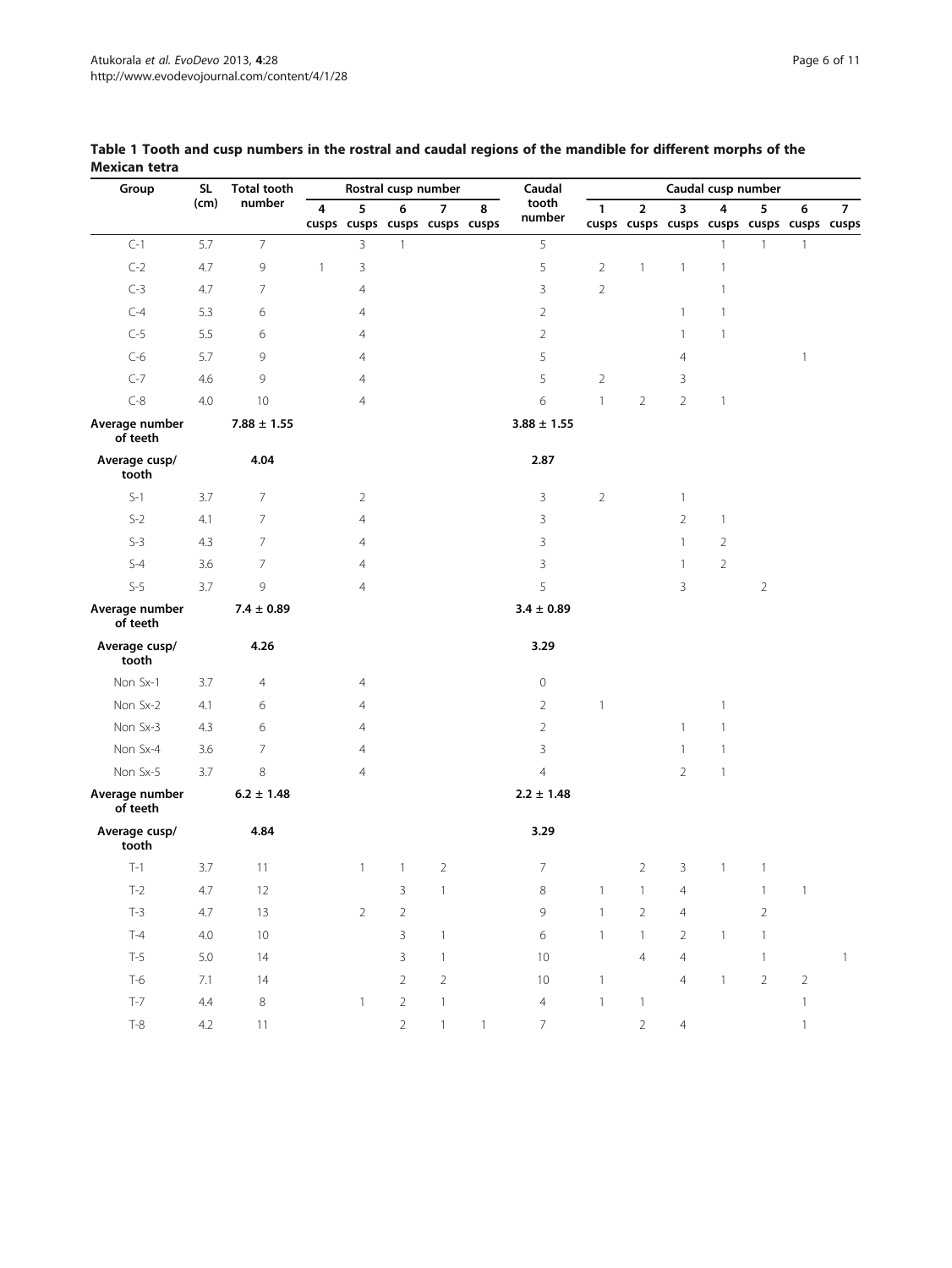| Group                      | <b>SL</b><br>(cm) | <b>Total tooth</b><br>number | Rostral cusp number |   |                                    |                | Caudal | Caudal cusp number |  |                                                       |                |    |   |   |            |
|----------------------------|-------------------|------------------------------|---------------------|---|------------------------------------|----------------|--------|--------------------|--|-------------------------------------------------------|----------------|----|---|---|------------|
|                            |                   |                              | 4                   | 5 | 6<br>cusps cusps cusps cusps cusps | $\overline{7}$ | 8      | tooth<br>number    |  | $\overline{2}$<br>cusps cusps cusps cusps cusps cusps | 3              | 4  | 5 | 6 | 7<br>cusps |
| Average number<br>of teeth |                   | $11.62 \pm 2.06$             |                     |   |                                    |                |        | $7.62 \pm 2.06$    |  |                                                       |                |    |   |   |            |
| Average cusp/<br>tooth     |                   | 4.16                         |                     |   |                                    |                |        | 3.18               |  |                                                       |                |    |   |   |            |
| $ -1$                      | 4.9               | 10                           |                     |   | 3                                  |                |        | 6                  |  | $\overline{2}$                                        | $\overline{2}$ |    |   |   |            |
| $ -2$                      | 5.7               | 12                           |                     |   |                                    | 3              |        | 8                  |  |                                                       | $\overline{4}$ | -1 |   |   |            |
| $ -3$                      | 5.8               | 13                           |                     |   | 3                                  |                |        | 9                  |  |                                                       | 5              |    | 3 |   |            |
| $ -4$                      | 5.2               | 8                            |                     |   | 4                                  |                |        | $\overline{4}$     |  |                                                       |                |    |   |   |            |
| $-5$                       | 5.4               | 11                           |                     |   | 2                                  |                |        | 7                  |  |                                                       | $\overline{4}$ |    |   | 2 |            |
| $ -6$                      | 5.2               | 10                           |                     |   | 4                                  |                |        | 6                  |  |                                                       | 3              |    | 2 |   |            |
| Average number<br>of teeth |                   | $10.67 \pm 1.75$             |                     |   |                                    |                |        | $6.67 \pm 1.75$    |  |                                                       |                |    |   |   |            |
| Average cusp/<br>tooth     |                   | 4.56                         |                     |   |                                    |                |        | 3.55               |  |                                                       |                |    |   |   |            |

<span id="page-6-0"></span>Table 1 Tooth and cusp numbers in the rostral and caudal regions of the mandible for different morphs of the Mexican tetra (Continued)

C-1 to C-8, surface control fish; S-1 to S-5,surface surgery fish, surgery side; NonSx-1 to Non Sx-5, surface surgery fish non-surgery side; T-1 to T-8, Tinaja cavefish; I-1 to I-6, intermediates (F1 hybrids). The rostral teeth cusp number varies between four to eight cusps while the caudal teeth cusps number varies from one to seven cusps per tooth. Averages ± standard deviations are given. Standard Length (SL).

Furthermore, there is no significant difference in the length of the each premaxilla amongst the groups (one-way ANOVA,  $P > 0.05$ , F (4.27)). Interestingly the maximum width of the rostral tooth bearing area and the maximum width of the caudal tooth bearing area is significantly different among the groups (one-way ANOVA,  $P<sub>0.05</sub>$ , F (4.27)). Multiple comparison tests show the following comparisons are significantly different: surface–cavefish,

surface–F1 hybrids. This suggests that cavefish and F1 hybrids have wider premaxillae than surface forms.

The maxillary bone is long and thin, articulating dorsally with the premaxilla (Figure [1](#page-1-0), Figure [3C](#page-3-0),F,I). The posterior ramus of maxilla overlaps the dentary. The maxillary teeth which always develop intraosseously (Figure [3](#page-3-0)C, white arrowhead) attach to the bone by one strong root and the cusp number varies between four

Table 2 The mandibular measurements of surface control, Tinaja cavefish, F1 hybrids and surgery and non-surgery sides of the surgery fish

| Group                               | Rostral width<br>(Distance A) | Side length<br>(Distance B)                                                                                                     | <b>Rostral bone</b><br>width (Distance C) | Caudal bone<br>width(Distance A) |  |
|-------------------------------------|-------------------------------|---------------------------------------------------------------------------------------------------------------------------------|-------------------------------------------|----------------------------------|--|
| Surface $(n = 8)$                   | $3.07 \pm 0.56$               | $4.03 \pm 0.47$                                                                                                                 | $0.76 \pm 0.13$                           | $0.25 \pm 0.07$                  |  |
| Tinaja Cavefish<br>$(n = 8)$        | $4.20 \pm 0.98$               | $4.38 \pm 0.77$                                                                                                                 | $0.68 \pm 0.91$                           | $0.21 \pm 0.04$                  |  |
| F1 hybrids $(n = 6)$                | $4.08 \pm 0.65$               | $4.29 \pm 0.65$                                                                                                                 | $0.84 \pm 0.11$                           | $0.19 \pm 0.12$                  |  |
| Surgery surgery<br>side $(n=5)$     | $3.00 \pm 0.64$               | $3.43 \pm 0.36$                                                                                                                 | $0.62 \pm 0.07$                           | $0.23 \pm 0.12$                  |  |
| Surgery non-surgery<br>side $(n=5)$ |                               | $3.23 \pm 0.56$                                                                                                                 | $0.66 \pm 0.07$                           | $0.23 \pm 0.09$                  |  |
| Statistical analysis                | P < 0.05                      | P < 0.05                                                                                                                        | P < 0.05                                  | P < 0.05                         |  |
| (one way ANOVA)                     |                               |                                                                                                                                 |                                           |                                  |  |
| Tukey HSD                           | Surface and F1-hybrids,       | Surface and surgery side,                                                                                                       | F1-hybrids and                            | none                             |  |
| 95% significance                    | surgery and F1-hybrids        | surface and non-surgery side,                                                                                                   | cavefish                                  |                                  |  |
|                                     |                               | surgery side and F1-hybrids,<br>surgery side and cavefish,<br>F1-hybrids and non-surgery<br>side, cavefish and non-surgery side | Cavefish and<br>non-surgery side          |                                  |  |

See Figure [2](#page-2-0) for details of each measurement. Measurements are in mm. Averages ± standard deviations are given. ANOVA, analysis of variance; HSD honest significant difference.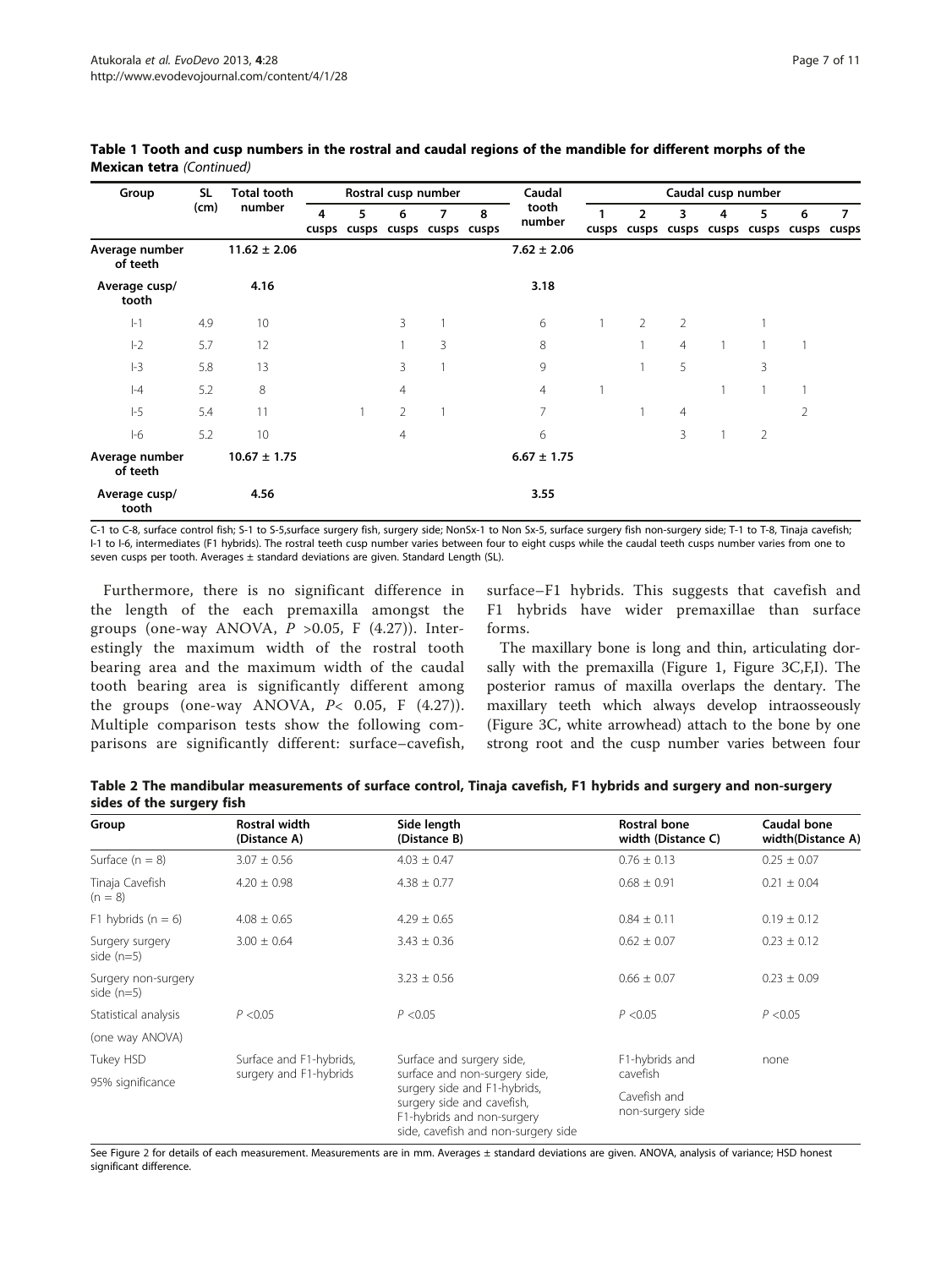<span id="page-7-0"></span>

and six. These cusps are always positioned 180° to the functional position of the jaws.

Tooth numbers in the maxillary bone varies across the four morphs as follows (Figure 4): Tinaja cavefish have on average of  $3.54 \pm 0.5$  teeth on each maxillary bone, F1 hybrids have  $2 \pm 0.6$  teeth, while surface fish have an average of  $1 \pm 0.9$  teeth. The surgery side of the maxilla has  $1 \pm 0.1$  teeth while the non-surgery side maxilla has  $1 \pm 0.9$  teeth. The maxillary tooth number is different across morphs (one way ANOVA  $P < 0.05$ , F (4.27)). Multiple comparison shows the following comparisons are significantly different: surface fish–cavefish, surface fish–F1 hybrids, cavefish–F1 hybrids, but there is no difference between surface and surgery forms. Furthermore, paired  $t$  test shows that there is no significant difference in the tooth number in the surgery side versus the non-surgery side of the maxilla (paired  $t$  test,  $P = 0.18$ , F=4) (Figure 4).

The length and width of the maxillae were found to be statistically significant across the groups (one-way ANOVA,  $P < 0.05$ , F (4.27)). Multiple comparison testing shows that this difference is significant in the following comparisons: surface–cavefish, surface–F1 hybrids, F1 hybrids–surgery side of the surgery fish, cavefish–surgery side of the surgery fish, and non-surgery side of the surgery fish–F1 hybrid fish.

In summary, tooth number does not differ significantly in the premaxillae; however, slightly higher tooth numbers were noted in the cavefish. In the maxillae, tooth number differs across the morphs. The width of the premaxillae and the length and width of the maxillary bone is different across the four groups examined.

#### **Discussion**

After diverging from their ancestral surface fish, the blind cavefish has thrived for nearly 1 million years in a food sparse, perpetual dark environment. While regressive changes such as eye degeneration and loss of pigmentation evolved, so did constructive changes such as enlarged jaws, increased taste buds and increased tooth number [[1,2,5,9](#page-10-0)].

Although much research has been conducted on the loss of eyes and the effect of lens degeneration on associated or surrounding eye structures [[2,8,10,12](#page-10-0)], few studies have focused on the teeth of these animals and those studies were mainly done on Pachón cavefish [\[10,11](#page-10-0)]. So far, very little research has focused on the Tinaja cavefish. These cavefish are known to have regressed non-functioning eyes and minimal body pigments during adulthood [\[2,8\]](#page-10-0). The intermediate form (F1-hybrids from cavefish and surface cross) phenotypically fall in the middle of these two groups (that is, they have small eyes and a medium amount of body pigment). How the presence of a small eye influences the development of the jaw bones and oral dentition has not been studied before. In this study we compare the variation in the oral jaw dentitions in three populations of Astyanax mexicanus (surface fish, Tinaja cavefish and in the offspring of surface and Tinaja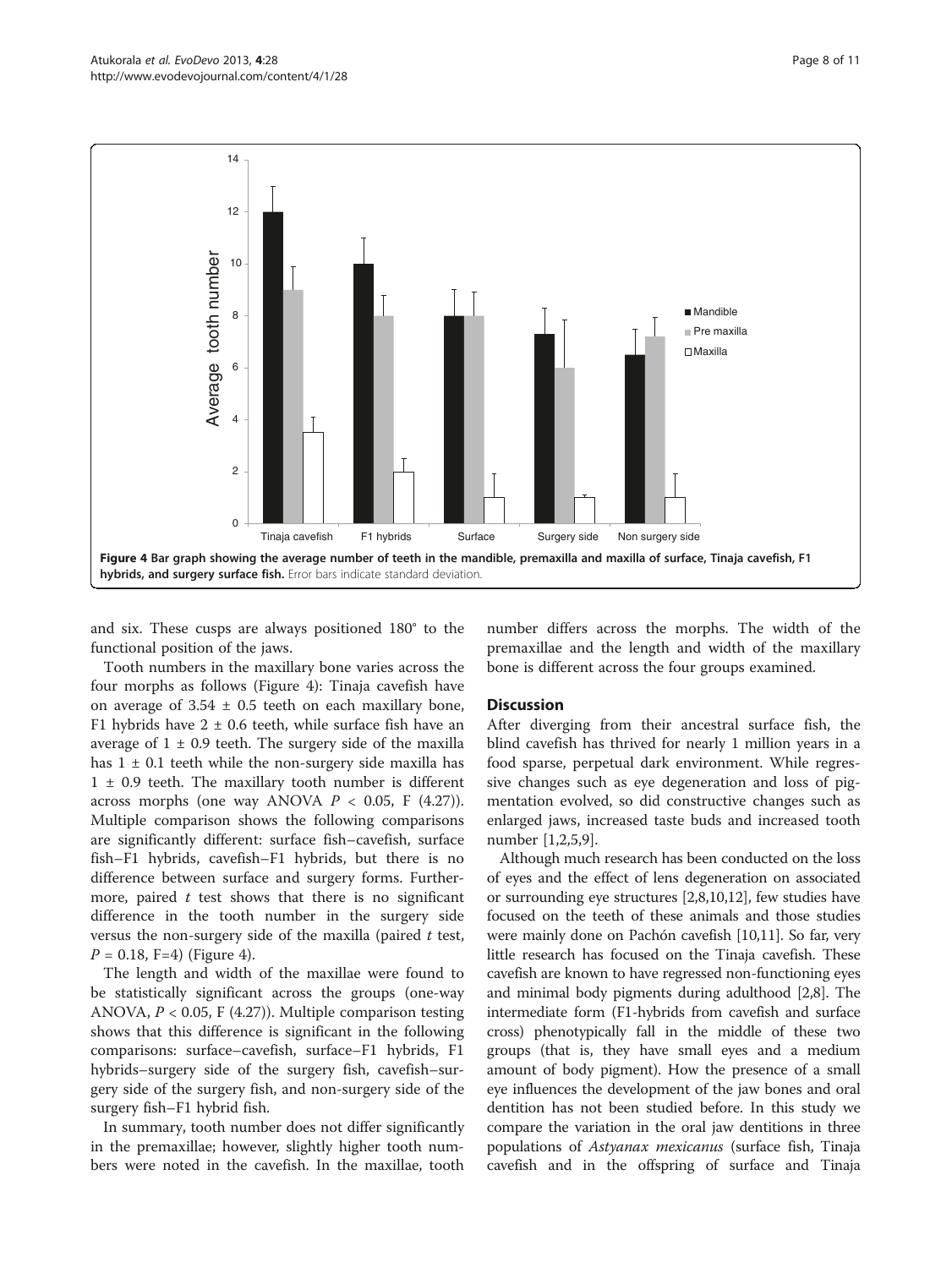cavefish). We then compared these three groups with experimentally lens-ablated surface fish to examine the effect of lens removal on oral jaw dentition (Figure [1\)](#page-1-0).

## A diverse adult dentition in different eye phenotypes

Our observations on the surface tetra lower jaw data agrees with previous descriptions of surface fish lower jaw dentition [\[11,13\]](#page-10-0). Rostral teeth are always constant in number (four teeth per half jaw) and multicuspid with four to eight cusps per tooth. This is in contrast to caudal teeth which are variable in number and consist of small multicuspid and unicuspid teeth (Figure [3B](#page-3-0),E,H). We found significant differences in the variation in tooth number in the mandible between each group, with cavefish having the most teeth and surgery fish the least (Figure [4](#page-7-0)). Interestingly, this type of variation is not present in the premaxillary dentition, which occlude with the mandibular teeth (Figure [4](#page-7-0)). The maxillary tooth number was significantly different across the four groups. The presence or absence of an eye, or reduced eye size, might have a differential effect on each tooth bearing region. The oral region of the teleost skull could be influenced by different factors, so it is difficult to determine whether the absence of the eye is the primary influence on the tooth number in each of these bones.

Before gaining adult dentition, the Mexican tetra usually passes through several tooth replacement cycles. The transition of unicuspid first generation teeth to subsequent multicuspid dentition in oral jaws in tetra may be associated with the differing feeding demands at different life history stages (for example, soft versus hard prey). A study conducted in two cichlids species from Lake Malawi demonstrated that the timing of turnover from first generation to replacement teeth differs among species and is related to their feeding ecology [[14](#page-10-0)]. The hardness of the food may influence the forces applied to the jaw when eating, resulting in changes in jaw shape and tooth morphology over ontogeny. In Astyanax, the first generation teeth are always simple and conical in shape and have an extraosseous origin [[11\]](#page-10-0). With subsequent tooth replacements, teeth develop intraosseously (inside the mandible) and their structural morphology becomes more complex with increasing number of cusps [[11\]](#page-10-0). Similarly the bottom feeding behavior of cavefish requires them to position their mouth at a 45° degree angle so that the mouth can sample substrates in cave pools. Thus, an increase in jaw size, which accommodates a large number of teeth, could have evolved as an adaptation to the challenges of searching for and sampling food in a cave environment [\[3\]](#page-10-0). Our study consists of mature adults; however, the surface fish and surgery fish were younger than the cavefish and F1 hybrids. A close examination of changes in jaw shape over ontogeny would help to resolve these differences.

The length and width of the mandible (Figure [2A](#page-2-0),B,) is also largest in the cavefish (Table [2](#page-6-0)). Wider jaws have been reported in Pachón cavefish [[15](#page-10-0)]. However, in this study, only one measurement of mandibular size was made; this was the maximum caudal width from left to right. This measurement gives no indication of space available for teeth in the caudal region. Here, we determined that the width of the rostral tooth bearing region was significantly different across the morphs (Table [2](#page-6-0)) whilst the width of the caudal region is constrained. The increase in rostral width in Astyanax cavefish may accommodate more teeth such that in addition to the four rostral teeth there are several multicuspid teeth (Figure [3](#page-3-0)E) anterior to the small caudal teeth; these rostral teeth might aid the food grasping ability of the cavefish in their extreme environment. The length of the mandible (Figure [2](#page-2-0)B) is also largest in the cavefish followed by their F1 hybrids and surface and surgery forms (Table [2](#page-6-0)). The finding that the width of the caudal tooth bearing region does not show any significant difference among these four groups (Table [2\)](#page-6-0) is particularly interesting given that both a large difference in tooth number was observed in this region of the mandible across these groups and also that we found increased tooth number after lens ablation [\[12\]](#page-10-0). Moreover, the caudal region has more teeth in the cavefish. This suggests that space available for teeth is not the primary factor influencing the number of teeth that develop in teleost jaws.

Even though there is no difference in the length of the premaxilla, we found significant differences in the width of the rostral and caudal tooth bearing area amongst the four groups, with the cavefish and F1 hybrids having the largest jaws.

Despite blindness, constructive traits have armored cavefish for their survival in a dark, food sparse environment. The sensory organs in blind cavefish can be identified as independent, yet interacting modules [\[16,17](#page-10-0)]. Modules exist as networks of gene expression, cell types and developmental processes; natural selection may act on modules at any of these levels [[16](#page-10-0),[17](#page-10-0)]. Dentitions and the oral jaws can be considered as separate modules. A recent study on a cave catfish (Astroblepus pholeter) revealed mechanoreceptor action of skin denticles [\[18](#page-10-0)]. These teeth-like structures helped Astroblepus to detect the water flow in their cave environment. Skin denticles are considered to be serially homologous structures to oral and pharyngeal teeth [[19](#page-10-0),[20](#page-10-0)]. As an adaptation to the dark cave environment, the oral dentition of cavefish might have evolved as specialized sensory organs. As in most other teleost teeth, tetra teeth must have an innervated pulp cavity [[21\]](#page-10-0). The role of tetra teeth as a sensory organ needs to be investigated. The mandible houses the teeth, and supports associated sensory structures (taste buds and some neuromasts of the lateral line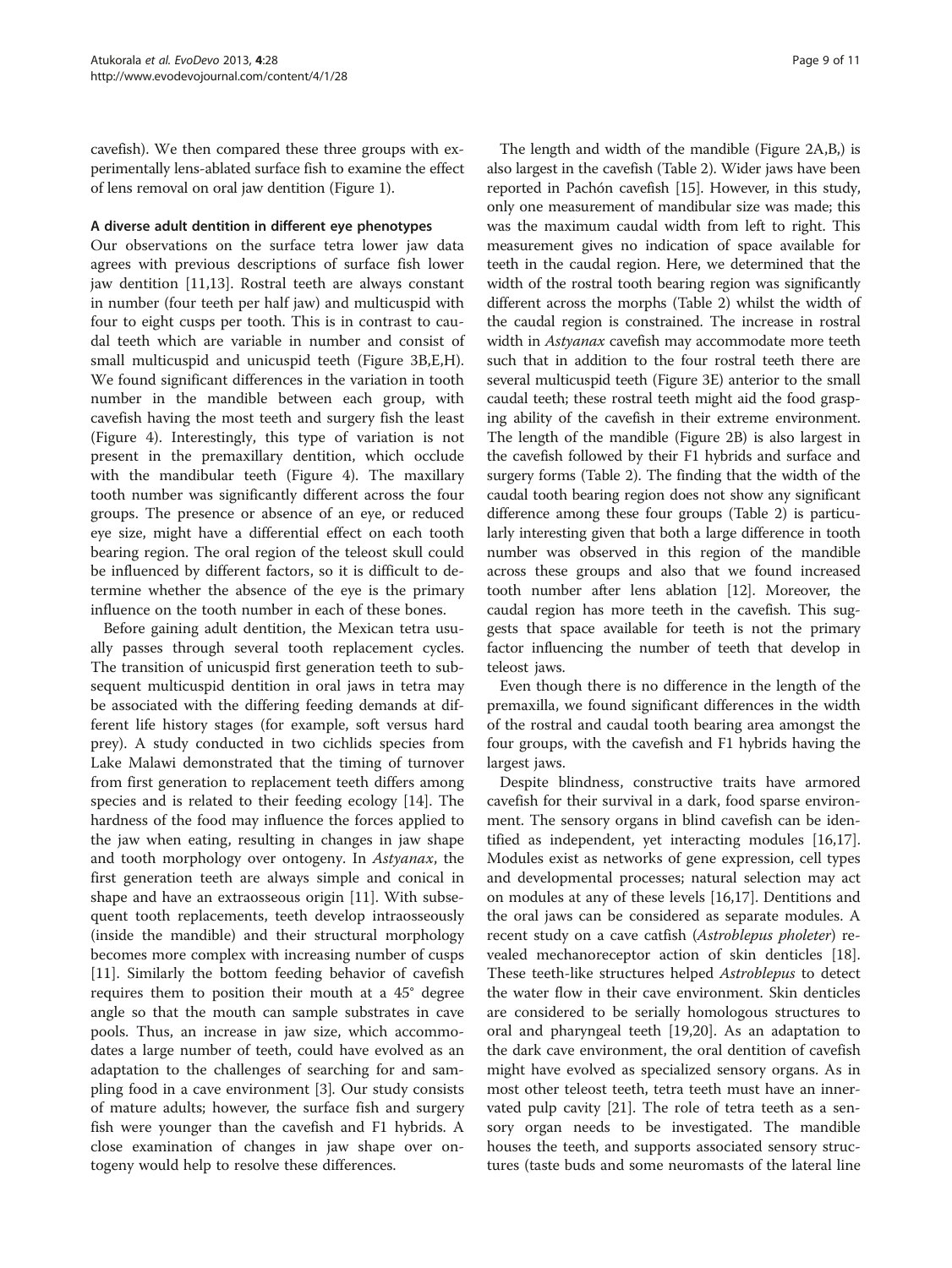<span id="page-9-0"></span>canal system), which can be considered as the most robust jaw in the oral region.

Eye regression seems to have a differential effect on each jaw module. The gene regulatory network underlying these modules seems to be closely interlinked. For instance, the signaling peptide encoded by the Sonic hedgehog (Shh) gene was found to play a central role in cavefish eye degeneration [[8,15,22\]](#page-10-0). A study overexpressing Shh in surface fish and inhibiting Shh in cavefish during early development determined that there was an increase in taste bud number and mandible size (left to right width) with overexpression in surface fish. Shh, which can act as a long- and short-range molecule, plays a pivotal role in vertebrate development. A recent study also found that signaling pathways such as Shh are responsible for the replacement of teeth and cuspal transition in cichlid fish, and these signals act in a dose-dependent manner to cause these changes [[23](#page-10-0)]. The pleiotropic effect of the Shh gene pathway might underlie the increase in tooth number observed in cavefish [\[15](#page-10-0)].

# Surgery surface fish mandibular caudal tooth number and jaw shape

The significant increase in caudal tooth number on the lens-removed side of the mandible was described in our previous study [\[12](#page-10-0)]. The lens was removed at four different time points. The difference in caudal tooth number was more prominent when the lens was removed at 3 dpf [[12](#page-10-0)]. In the current study, we determined that the surgery side had on average  $7 \pm 0.89$  teeth while the non-surgery side had on average only  $5 \pm 1.14$  teeth. Despite this increase the total tooth number is still less in the lens removal (surgery) group compared to the other three groups (cavefish, F1 hybrids, non-surgery surface fish) examined (Figure [4](#page-7-0)).

Only one other study has manipulated the eye and examined tooth number. In that study, the embryonic lens was transplanted between the surface and Pachón cavefish and maxillary tooth number was examined [\[10](#page-10-0)]. These authors showed that maxillary tooth number was not affected and they concluded that the maxillary teeth are not influenced by a transplanted cavefish lens. They did not, however, examine the other jaw bones.

We also did not find a significant difference in tooth number in the surgery side and non-surgery side of the premaxillae and maxillae (Figure [4\)](#page-7-0). The effect of lens removal seems to have a direct effect on the tooth development at the caudal part of the mandible, but not on upper jaws, and not on the size of the tooth-bearing region. This may be due to the developmental differences between the jaw teeth in Mexican tetra (age at development and different replacement cycles).

Furthermore, we found that the relative proportion of rostral width and side length of the mandible is similar for

cavefish, F1 hybrids and surface surgery fish (Table [2](#page-6-0)), giving the mandible a somewhat square shape. In our previous study, we applied a limited number of landmarks (that is, 11) for the morphometric analysis of jaw shape. We compared surgery side with the non-surgery side and found that there is no significant shape difference between the left and right side. Similarly, in our present study, we could not find any difference between the size of the surgery side and non-surgery side of the mandible. The previous analysis did not include surface, cave or F1 hybrids, nor did it analyze the entire jaw shape. Here we have improved the analysis by measuring various dimensions of the mandible and found that the overall shape of the surgery fish mandible more closely resembles the cavefish and F1 hybrid fish mandible shape (Table [2](#page-6-0)), specifically with respect to the rostral width and side length. A future detailed morphometric study using shape analysis would allow us to understand the effect of lens removal on lower jaw shape more clearly.

#### Conclusion

Our study provides a detailed analysis of the oral jaw dentition in surface, cavefish and F1 hybrid fish and shows the close resemblance of F1 hybrids to the cave form. The lens removal (surgery) fish closely resemble the surface morph with respect to the oral dentition. Tooth number, patterning and cuspal morphology have been enhanced in cavefish. This is in contrast to increase in tooth number which was observed on the lens ablated side of the surgery fish. Cavefish also have larger jaws to accommodate these more diverse teeth. Based on our results, we conclude that the molecular and cellular mechanisms which govern the constructive traits in cavefish are different to the mechanisms that cause the increase in tooth number observed in lens-ablated surgery fish.

The morphological resemblance of cavefish and F1 hybrids suggests the dominant characteristics of constructive traits of cavefish. Apart from Shh, other signaling pathways, which are upregulated in cavefish evolution, may play a role. Further studies are needed to uncover the possible genetic mechanisms underlying these constructive traits.

# Additional file

[Additional file 1: Figure S1.](http://www.biomedcentral.com/content/supplementary/2041-9139-4-28-S1.pptx) Bar graphs showing average tooth number on the left and right side of surface, Tinaja cavefish and F1 hybrids and in the surgery side and non-surgery side of surgery fish. Black bar represents the right side of the surface, cave and F1 hybrid fish and the surgery side of the surgery fish. White bar represents the left side of the above three groups and the non-surgery side of the surgery fish mandible. Error bars indicate standard deviation.

#### Abbreviations

ANOVA: Analysis of variance; dpf: Days postfertilization; hpf: Hours postfertilization; Shh: Sonic hedgehog.